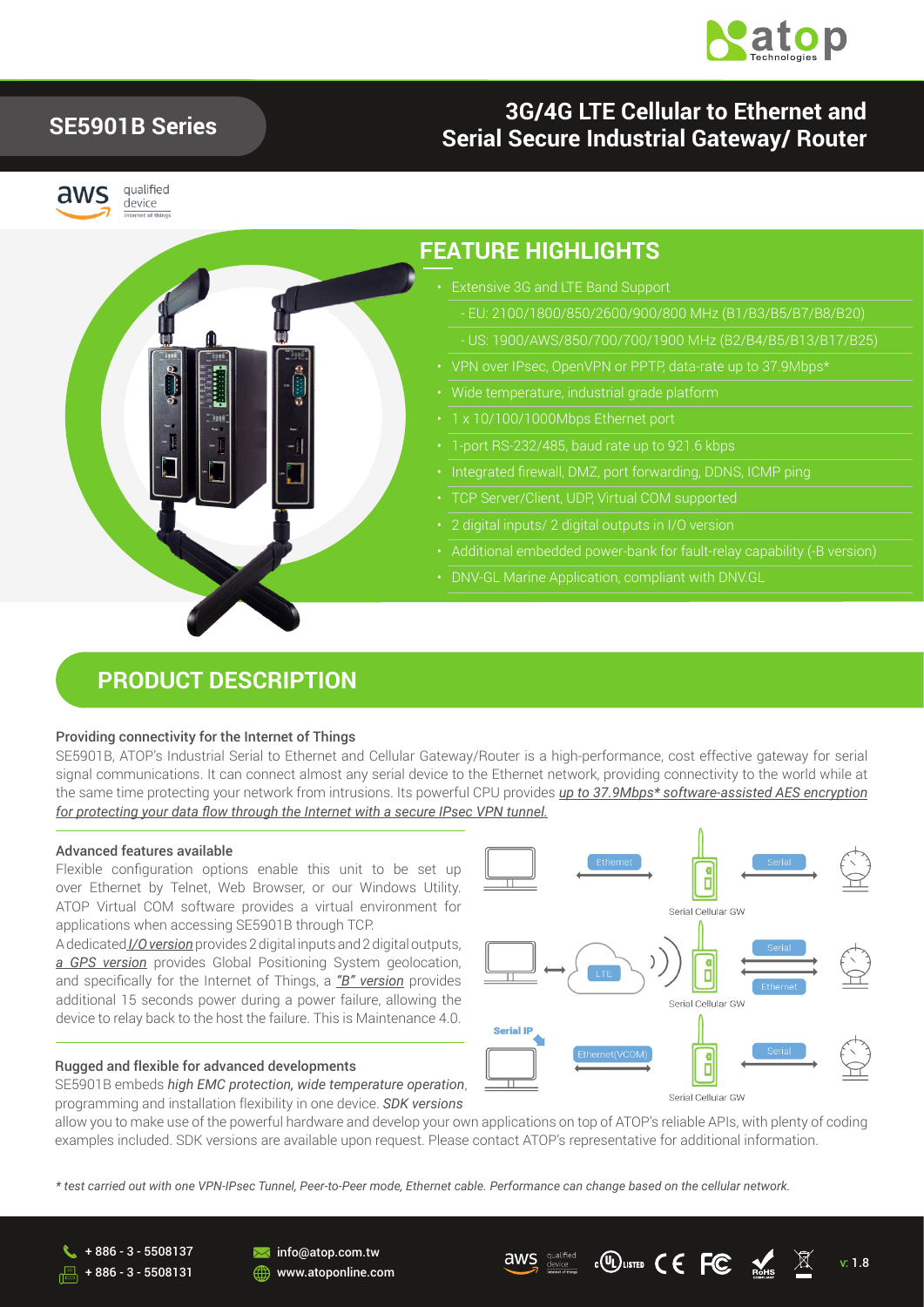

## **SPECIFICATIONS**

| <b>Wireless Interface</b> |                                                                                                                                                                                                               |                                                                                         |                                                                                                                                       |                                                                                    |
|---------------------------|---------------------------------------------------------------------------------------------------------------------------------------------------------------------------------------------------------------|-----------------------------------------------------------------------------------------|---------------------------------------------------------------------------------------------------------------------------------------|------------------------------------------------------------------------------------|
| Standard                  | GSM/ GPRS/ EDGE/ UMTS/ HSPA+/ SCDMA/ LTE                                                                                                                                                                      |                                                                                         |                                                                                                                                       |                                                                                    |
| Wireless Module           | EU version: Quectel EC25-E<br>US version: Quectel EC25-AF                                                                                                                                                     |                                                                                         |                                                                                                                                       |                                                                                    |
| Antennas/ SIM card        | 1 (3G) or 2 (4G) - Included. Internal SIM card slot (x1)                                                                                                                                                      |                                                                                         |                                                                                                                                       |                                                                                    |
| <b>Band Options</b>       | Version                                                                                                                                                                                                       | Standard<br><b>Bands</b>                                                                |                                                                                                                                       |                                                                                    |
|                           | EU                                                                                                                                                                                                            | FDD LTE<br><b>TDD LTE</b><br><b>WCDMA</b><br><b>GSM</b>                                 | 2100/1800/850/2600/900/800MHz<br>(B1/B3/B5/B7/B8/B20)<br>2600/2300/2500MHz (B38/B40/B41)<br>2100/850/900MHz (B1/B5/B8)<br>900/1800MHz |                                                                                    |
|                           | US                                                                                                                                                                                                            | FDD LTE<br><b>UMTS</b><br>GSM                                                           | 1900/1700/850/700/700bMHz<br>(B2/B4/B5/B12/B17)<br>1900/1700/850MHz (B2/B4/B5)<br>850/1900MHz                                         |                                                                                    |
| Data Rate                 | Version                                                                                                                                                                                                       | Standard                                                                                | Downlink Speed                                                                                                                        | Uplink Speed                                                                       |
|                           | EU                                                                                                                                                                                                            | LTE-FDD<br>LTE-TDD<br>DC-HSPA+<br><b>UMTS</b><br>TD-SCDMA<br><b>EDGE</b><br><b>GPRS</b> | 150 Mbps<br>130 Mbps<br>42 Mbps<br>384 kbps<br>4.2 Mbps<br>236.8 kbps<br>85.6 kbps                                                    | 50 Mbps<br>35 Mbps<br>5.76 Mbps<br>384 kbps<br>2.2 Mbps<br>236.8 kbps<br>85.6 kbps |
|                           | US                                                                                                                                                                                                            | LTE-FDD<br>LTE-TDD<br>DC-HSPA+<br><b>UMTS</b><br>TD-SCDMA<br><b>EDGE</b><br><b>GPRS</b> | 100 Mbps<br>61 Mbps<br>42 Mbps<br>384 kbps<br>4.2 Mbps<br>236.8 kbps<br>85.6 kbps                                                     | 50 Mbps<br>18 Mbps<br>5.76 Mbps<br>384 kbps<br>2.2 Mbps<br>236.8 kbps<br>85.6 kbps |
| <b>Network Interface</b>  |                                                                                                                                                                                                               |                                                                                         |                                                                                                                                       |                                                                                    |
| Standards                 | IEEE 802.3 for 10BaseT<br>IEEE 802.3u for 100BaseT(X)<br>IEEE 802.3ab for 1000BaseT(X)                                                                                                                        |                                                                                         |                                                                                                                                       |                                                                                    |
| <b>Ethernet Port</b>      | 1x 10/100/1000BASE-TX RJ-45                                                                                                                                                                                   |                                                                                         |                                                                                                                                       |                                                                                    |
| <b>Serial Interface</b>   |                                                                                                                                                                                                               |                                                                                         |                                                                                                                                       |                                                                                    |
| Connector                 | D-Sub9 RS-232/485 software selectable (DB model)<br>14-Pin 5.08mm Terminal Block (integrated with DI/DOs)                                                                                                     |                                                                                         |                                                                                                                                       |                                                                                    |
| Port                      | 1 port RS-232/485 (2-wire) software selectable<br>1 port RS-232 (IO model only)                                                                                                                               |                                                                                         |                                                                                                                                       |                                                                                    |
| Configuration             | 1,200 to 921,600bps software selectable<br><b>Baud Rate</b><br>7, 8 software selectable<br>Data Bits<br>1, 2 software selectable<br><b>Stop Bits</b><br>Flow Control<br>None, Xon/Xoff, RTS/CTS (RS-232 only) |                                                                                         |                                                                                                                                       |                                                                                    |



**M** info@atop.com.tw **WWW.atoponline.com** 

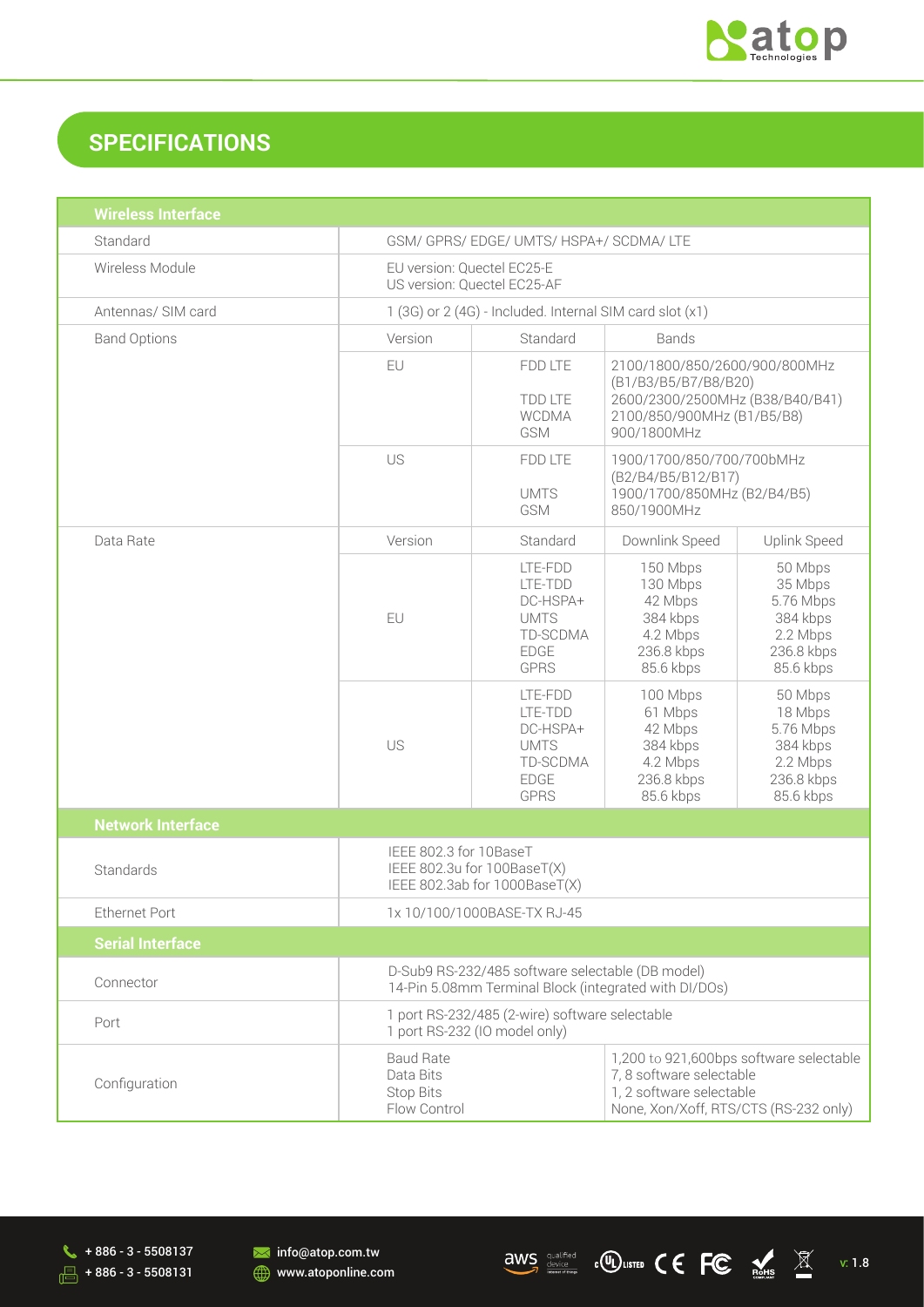

| <b>Universal Serial Bus</b>                                                      |                                                                                                                     |
|----------------------------------------------------------------------------------|---------------------------------------------------------------------------------------------------------------------|
| USB ports                                                                        | 2 x USB A Type (USB 2.0) - 1-port High-Speed OTG + 1-port power only                                                |
| <b>Digital Inputs/Outputs (IO Models)</b>                                        |                                                                                                                     |
| Digital Inputs (DIs)<br>Digital Outputs (DOs)                                    | 2 channels photocoupled isolated digital input<br>2 channels digital output. N.O. (2A@24VDC)                        |
| <b>GNSS (GPS Models)</b>                                                         |                                                                                                                     |
| Supported GNSS                                                                   | GPS, Glonass, Beidou                                                                                                |
| Connector                                                                        | 1x SMA                                                                                                              |
| <b>Software</b>                                                                  |                                                                                                                     |
| Serial Server-related                                                            | VirtualCOM (Serial/IP), Virtual Server (port forwarding)                                                            |
| Security                                                                         | IPsec, PPTP or OpenVPN VPN tunneling. Max VPN throughput 37.9Mbps *;<br>SMTP/TLS, Firewall, DMZ                     |
| Network                                                                          | ARP, IPv4, DHCP Client, ICMP, TCP, UDP, HTTP, RFC2217, TELNET, NTP Client,<br>NAT, Port Forwarding, ICMP Ping, DDNS |
| Management                                                                       | Web, ATOP Device Management Utility, SNMPv1/v2c/v3, SMS                                                             |
| Configuration                                                                    | Embedded Web-Server (Web UI), TELNET, ATOP Device Management Utility                                                |
| <b>Link Mode</b>                                                                 |                                                                                                                     |
| <b>TCP Server</b><br><b>TCP Client</b><br><b>UDP</b>                             | 4 connections, Virtual COM, or Reverse Telnet<br>Dual destination or Virtual COM<br>Up to 4 ranges of IPs           |
| <b>Power</b>                                                                     |                                                                                                                     |
| Input Voltage                                                                    | 9 to 48 VDC                                                                                                         |
| Connector                                                                        | 3-Pin 5.08mm Lockable Terminal Block                                                                                |
| Power Consumption                                                                | 0.65A@12 VDC (Approx. 7.8W)                                                                                         |
| Power Redundancy                                                                 | USB DC 5V Power Input                                                                                               |
| <b>Reverse Polarity Protection</b>                                               | Yes                                                                                                                 |
| <b>Environmental limits</b>                                                      |                                                                                                                     |
| <b>Operating Temperature</b><br>Storage Temperature<br>Ambient Relative Humidity | -40°C to +70°C (-40°F to +158°F)<br>-40°C to +85°C (-40°F to +185°F)<br>5% to 95% (non-condensing)                  |
| <b>Mechanicals</b>                                                               |                                                                                                                     |
| Housing                                                                          | IP30 protection, SPCC metal housing                                                                                 |
| Dimensions ( $W \times H \times D$ )<br>Weight                                   | 32mm x 122mm x 92mm<br>400q                                                                                         |
| Installation                                                                     | DIN-Rail or Wall-Mount (optional kit)                                                                               |
| Reset Button                                                                     | Yes                                                                                                                 |

*\* test carried out with one VPN-IPsec Tunnel, Peer-to-Peer mode, Ethernet cable. Performance can change based on the cellular network.* 

 $\leftarrow$  + 886 - 3 - 5508137  $\sqrt{3}$  + 886 - 3 - 5508131 **M** info@atop.com.tw **WWW.atoponline.com** 

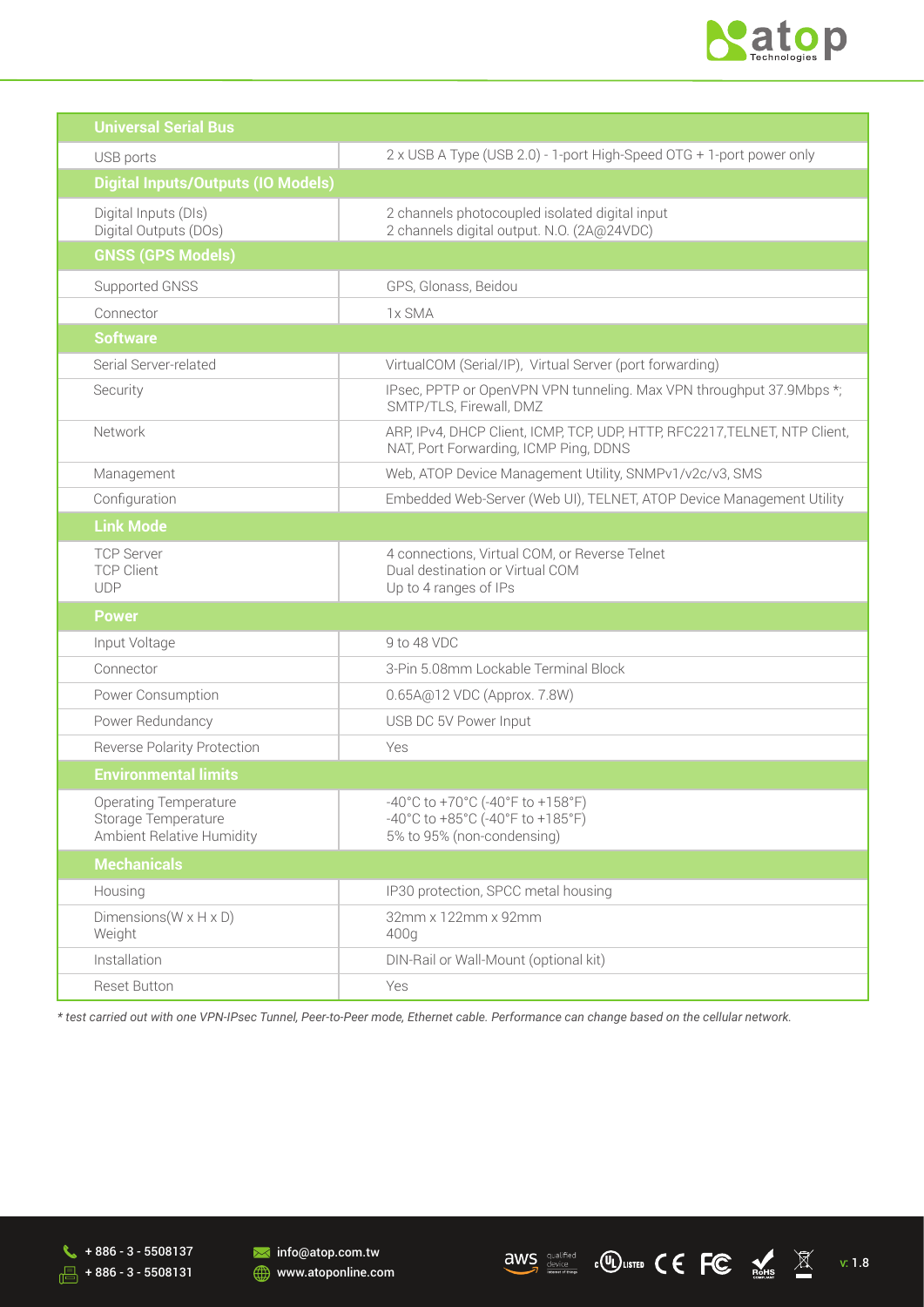

## **DIMENSIONS & LAYOUT**



## **REGULATORY APPROVALS**

| <b>Regulatory Approvals</b> |                                                                                                                                                                                                                                       |                                                      |                                                                                         |             |
|-----------------------------|---------------------------------------------------------------------------------------------------------------------------------------------------------------------------------------------------------------------------------------|------------------------------------------------------|-----------------------------------------------------------------------------------------|-------------|
| Safety                      | EN 60950-1:2006, UL60950-1, IEC60950-1                                                                                                                                                                                                |                                                      |                                                                                         |             |
| EMC/Radio                   | FCC 47 CFR PART 22H, FCC 47 CFR PART 24H, FCC PART 27L, FCC Part 15B,<br>EN301489-1, EN301489-7, EN301489-19, EN301489-24, EN301489-52, EN301511,<br>EN301908-1, EN301908-2, EN303413<br>EN55032,EN55024,<br>EN61000-6-2, EN61000-6-4 |                                                      |                                                                                         |             |
| DNVGL Maritime              | DNV-GL                                                                                                                                                                                                                                |                                                      |                                                                                         |             |
| <b>Test</b>                 | <b>Value</b><br>Item                                                                                                                                                                                                                  |                                                      | <b>Level</b>                                                                            |             |
| IEC 61000-4-2               | <b>ESD</b>                                                                                                                                                                                                                            | Contact Discharge<br>Air Discharge                   | ±6kV<br>±8kV                                                                            | 3<br>3      |
| IEC 61000-4-3               | <b>RS</b>                                                                                                                                                                                                                             | Enclosure Port                                       | 10(V/m), 80-1000MHz                                                                     | 3           |
| IEC 61000-4-4               | <b>EFT</b>                                                                                                                                                                                                                            | <b>AC Power Port</b><br>DC Power Port<br>Signal Port | ±2.0kV<br>±2.0kV<br>±1.0kV                                                              | 3<br>3<br>3 |
| IEC 61000-4-5               | Surge                                                                                                                                                                                                                                 | DC Power Port<br>DC Power Port<br>Signal Port        | Line-to-Line±1.0kV<br>Line-to-Earth±2.0kV<br>Line-to-Earth±2.0kV                        | 3<br>3<br>3 |
| IEC 61000-4-6               | CS.                                                                                                                                                                                                                                   | 0.15-80MHz                                           | 10V rms                                                                                 | 3           |
| IEC 61000-4-8               | PFMF                                                                                                                                                                                                                                  | (Enclosure)                                          | AC 50Hz 10A/m                                                                           | 3           |
| IEC 61000-4-11              | <b>DIP</b>                                                                                                                                                                                                                            | <b>AC Power Port</b>                                 | >95%, Reduction, 0.5 period<br>30%, Reduction, 25 period<br>>95%, Reduction, 250 period |             |
| Shock                       | MIL-STD-810G Method 516.7                                                                                                                                                                                                             |                                                      |                                                                                         |             |
| Drop                        | MIL-STD-810G Method 516.7                                                                                                                                                                                                             |                                                      |                                                                                         |             |
| Vibration                   | MIL-STD-810G Method 514.7                                                                                                                                                                                                             |                                                      |                                                                                         |             |
| <b>RoHS</b>                 | Yes                                                                                                                                                                                                                                   |                                                      |                                                                                         |             |
| <b>MTRF</b>                 | 20.88 years according to MIL-HDBK-217F (Model average)                                                                                                                                                                                |                                                      |                                                                                         |             |
| Warranty                    | 5 years                                                                                                                                                                                                                               |                                                      |                                                                                         |             |

 $\leftarrow$  + 886 - 3 - 5508137  $\frac{1}{\sqrt{5}}$  + 886 - 3 - 5508131 **M** info@atop.com.tw www.atoponline.com